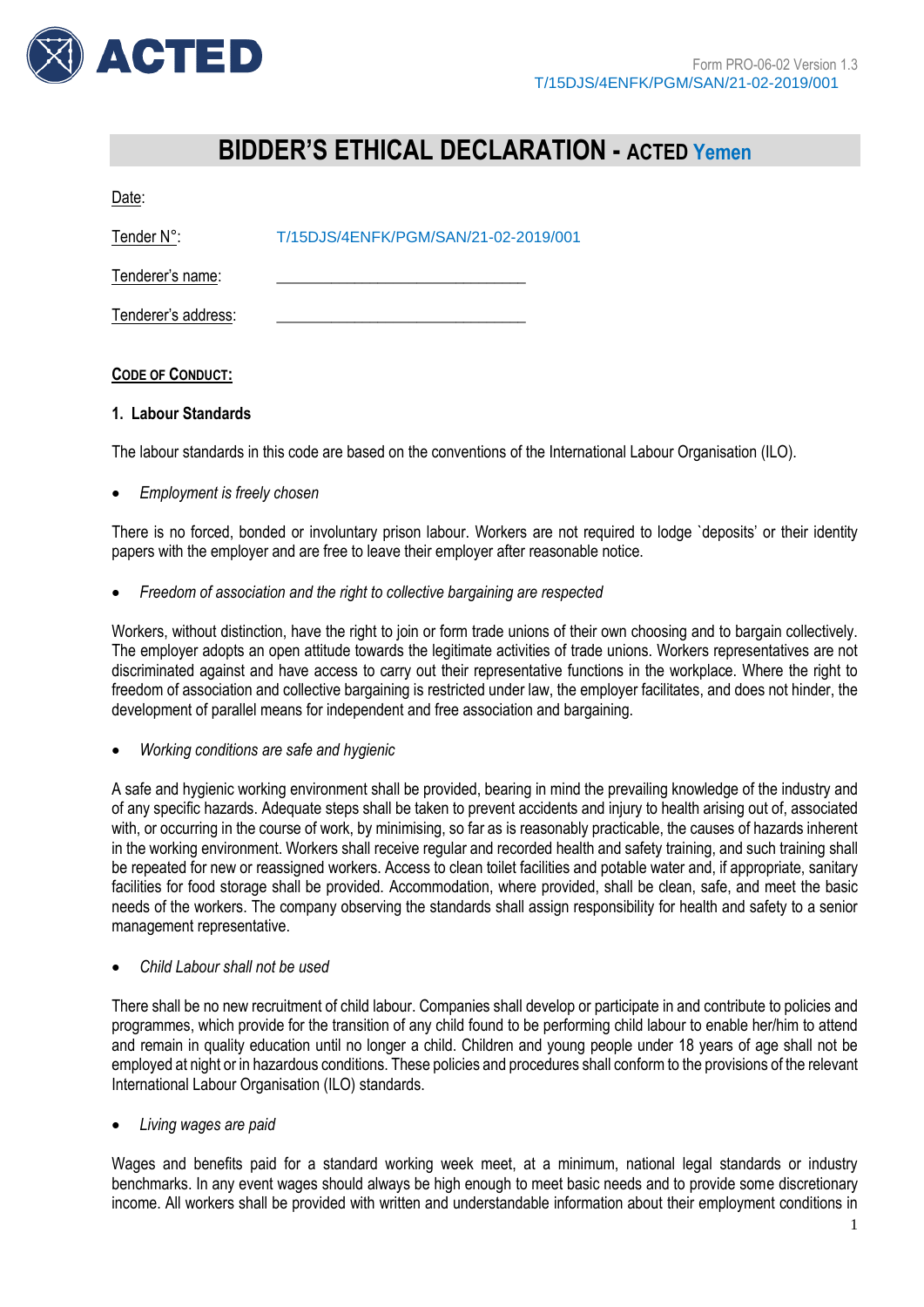

respect to wages before they enter employment, and about the particulars of their wages for the pay period concerned each time that they are paid. Deductions from wages as a disciplinary measure shall not be permitted nor shall any deductions from wages not provided for by national law be permitted without the express and informed permission of the worker concerned. All disciplinary measures should be recorded.

#### *Working hours are not excessive*

Working hours comply with national laws and benchmark industry standards, whichever affords greater protection. In any event, workers shall not on a regular basis be required to work in excess of the local legal working hours. Overtime shall be voluntary, shall not exceed local legal limits, shall not be demanded on a regular basis and shall always be compensated at a premium rate.

## *No discrimination is practised*

There is no discrimination in hiring, compensation, access to training, promotion, termination or retirement based on race, caste, national origin, religion, age, disability, gender, marital status, sexual orientation, union membership or political affiliation.

*Regular employment is provided*

To every extent possible work performed must be on the basis of a recognised employment relationship established through national law and practice. Obligations to employees under labour or social security laws and regulations arising from the regular employment relationship shall not be avoided through the use of labour-only contracting, sub-contracting or home-working arrangements, or through apprenticeship schemes where there is no real intent to impart skills or provide regular employment, nor shall any such obligations be avoided through the excessive use of fixed-term contracts of employment.

*No harsh or inhumane treatment is allowed*

Physical abuse or discipline, the threat of physical abuse, sexual or other harassment and verbal abuse or other forms of intimidation shall be prohibited.

# **B. Environmental Standards**

Suppliers should as a minimum comply with all statutory and other legal requirements relating to the environmental impacts of their business. Detailed performance standards are a matter for suppliers, but should address at least the following:

*Waste Management*

Waste is minimised and items recycled whenever this is practicable. Effective controls of waste in respect of ground, air, and water pollution are adopted. In the case of hazardous materials, emergency response plans are in place.

*Packaging and Paper*

Undue and unnecessary use of materials is avoided, and recycled materials used whenever appropriate.

*Conservation*

Processes and activities are monitored and modified as necessary to ensure that conservation of scarce resources, including water, flora and fauna and productive land in certain situations.

*Energy Use*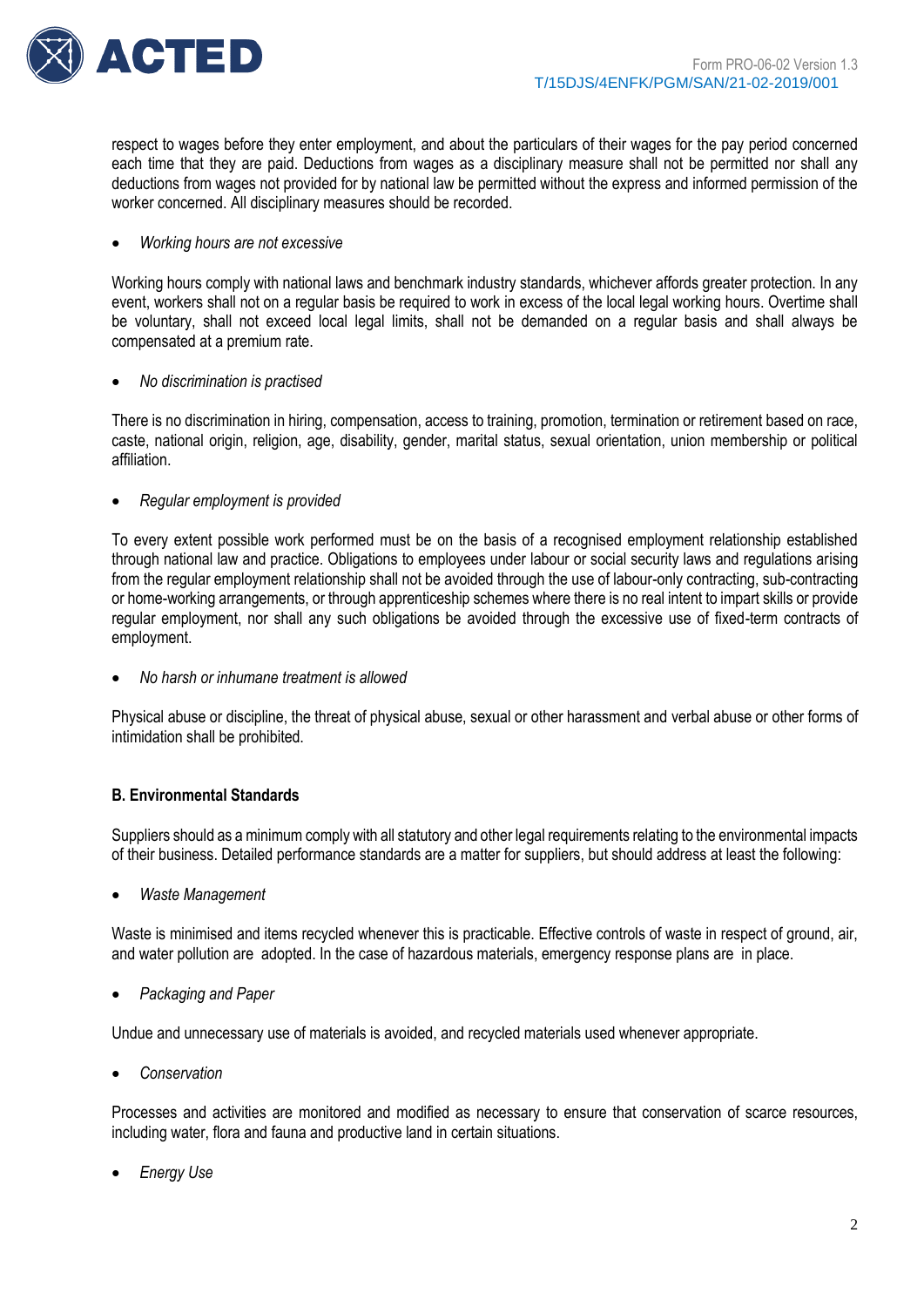

All production and delivery processes, including the use of heating, ventilation, lighting, IT systems and transportation, are based on the need to maximise efficient energy use and to minimise harmful emissions.

*Safety precautions for transport and cargo handling*

All transport and cargo handling processes are based on the need to maximise safety precautions and to minimise poential enjuries to ACTED beneficiaries and staff as well as the suppliers's employees or those of its subcontractors.

## **C. Business Behaviour**

The conduct of the supplier should not violate the basic rights of ACTED's beneficiaries.

The supplier should not be engaged

1. in the manufacture of arms

2. in the sale of arms to governments which systematically violate the human rights of their citizens; or where there is internal armed conflict or major tensions; or where the sale of arms may jeopardise regional peace and security.

## **D. ACTED procurement rules and regulations**

Suppliers should comply with ACTED procurement rules and regulations outlines in ACTED Logistics Manual Version 1.3. or above. In particular, ACTED's procurement policy set out in Section 2.1 and 2.4. (contract awarding). By doing so, Suppliers acknowledge that they do not find themselves in any of the situations of exclusion as refered to under section 2.4.2.

## **Operating Principles**

The implementation of the Code of Conduct will be a shared responsibility between ACTED and its suppliers, informed by a number of operating principles, which will be reviewed from time to time.

ACTED will:

1. Assign responsibility for ensuring compliance with the Code of Conduct to a senior manager.

2. Communicate its commitment to the Code of Conduct to employees, supporters and donors, as well as to all suppliers of goods and services.

3. Make appropriate human and financial resources available to meet its stated commitments, including training and guidelines for relevant personnel.

4. Provide guidance and reasonable non-financial support to suppliers who genuinely seek to promote and implement the Code standards in their own business and in the relevant supply chains, within available resources.

5. Adopt appropriate methods and systems for monitoring and verifying the achievement of the standards.

6. Seek to maximise the beneficial effect of the resources available, e.g. by collaborating with other NGOs, and by prioritising the most likely locations of non-compliance.

#### ACTED expects suppliers to:

1. Accept responsibility for labour and environmental conditions under which products are made and services provided. This includes all work contracted or sub-contracted and that conducted by home or other out-workers.

2. Assign responsibility for implementing the Code of Conduct to a senior manager.

3. Make a written Statement of Intent regarding the company's policy in relation to the Code of Conduct and how it will be implemented, and communicate this to staff and suppliers as well as to ACTED.

#### Both parties will

1. require the immediate cessation of serious breaches of the Code and, where these persist, terminate the business relationship.

2. Seek to ensure all employees are aware of their rights and involved in the decisions which affect them.

3. Avoid discriminating against enterprises in developing countries.

4. Recognise official regulation and inspection of workplace standards, and the interests of legitimate trades unions and other representative organisations.